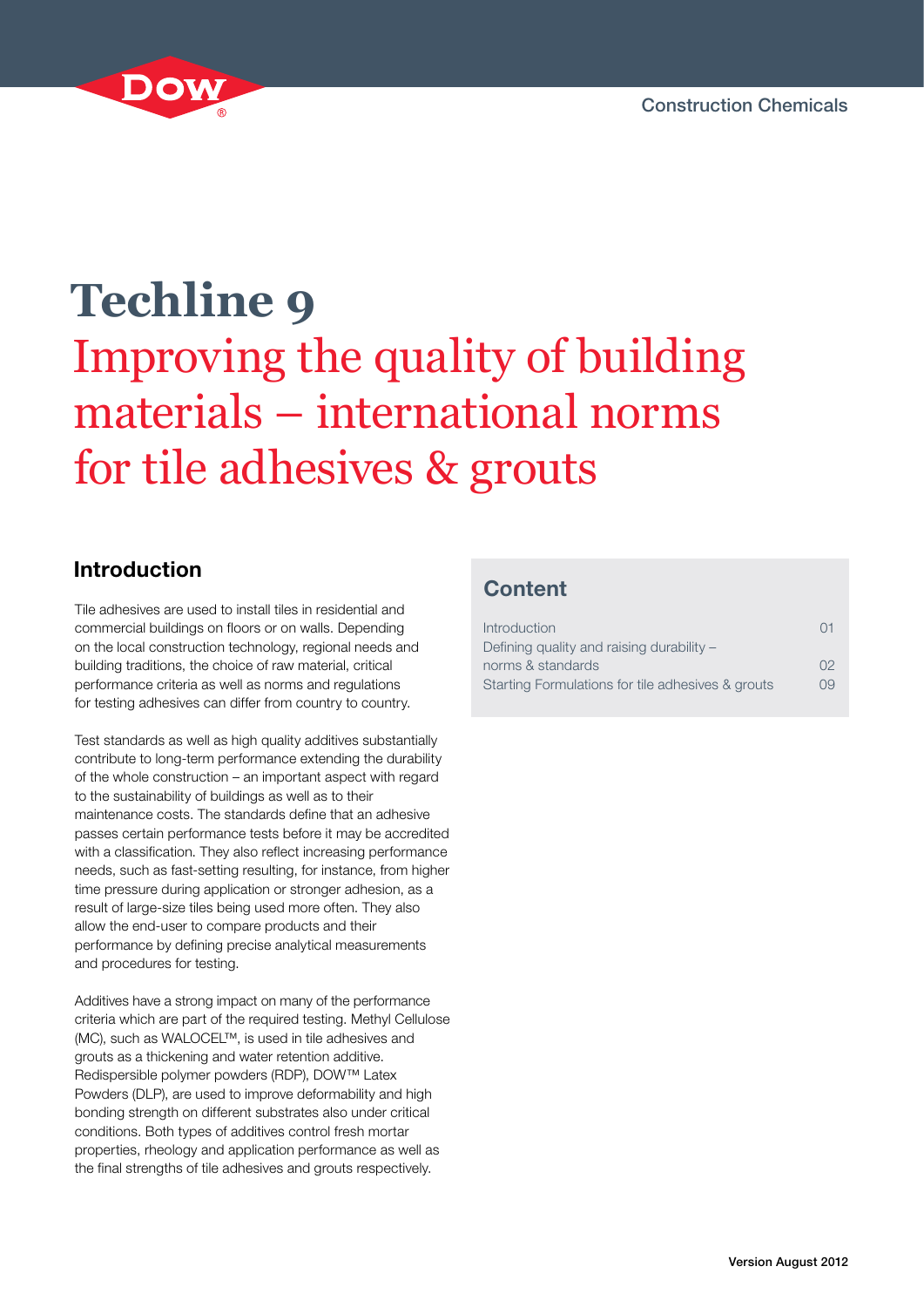## **Defining quality and raising durability – norms & standards**

In Europe, the standards EN 12004 [5] and EN 12002 [6] define the various performance criteria for adhesives for tiles. The norm EN 12004 [5] specifies the values for performance requirements for all ceramic tile adhesives [cementitious (C), dispersion (D) and reaction resin (R) adhesives]. Each type can be divided into two classes with either normal (type 1) or improved (type 2) properties. Norm DIN EN 12002 [6] defines the deformability of cementitious mortars and grouts.

Apart from defining technical requirements the CE mark is an important label affixed by manufacturers to confirm the conformity of their products with the relevant European standards. It is the manufacturer's declaration that a product complies with the essential requirements of the relevant European health, safety and environmental protection legislation, in practice by many of the Product Directives. CE marking has been mandatory for thin-bed tile adhesives since 2004 and ensures, on one hand, the free movement of the product within the EFTA & European Union indicating to governmental officials that the product may be legally placed on the market in their country. On the other hand, it permits customs and authorities the withdrawal of any non-conforming product. The minimum requirement for CE marking is a class C1 rating according to DIN EN 12004 [5].

Based on the EN standards the global standard ISO 13007 was implemented in 2005. The basic requirements were adopted from the European norms EN 12004 [5] and EN 12002 [6]. The long term goal of the International Standards Organization is the establishment of homogenized terminology and technical requirements which are adhered to by adhesive manufacturers around the world. ISO 13007 consists of four parts covering specifications (part 1) and test methods for adhesives (part 2) as well as for grouts (parts 3 and 4).

Cementitious tile adhesives (C) are rated and classified in terms of tensile adhesion strength and deformability. Tensile adhesion strength is tested for four different storage conditions. Depending on the requirements cementitious tile adhesives are either classified as C1 to achieve minimum values of 0.5N/mm² or as C2 with adhesion strengths of at least 1.0N/mm² respectively.

This classification also gives the following additional characteristics:

- $F =$  mortar with accelerated setting
- $T =$  mortar with reduced slip
- $E =$  mortar with extended open time
- S = deformable (S1) or highly deformable adhesive (S2)

| <b>Cementitious Adhesive</b>    | <b>Description</b>                                                 | Requirement <sup>1)</sup>                                                 |
|---------------------------------|--------------------------------------------------------------------|---------------------------------------------------------------------------|
|                                 | Tensile adhesion strength after 4 storage conditions <sup>2)</sup> | $\geq$ 0.5 N/mm <sup>2</sup> ( $\geq$ 72.6 psi)                           |
| Normal setting adhesive type C1 | Open time: tensile adhesion strength                               | $\geq$ 0.5N/mm <sup>2</sup> ( $\geq$ 72.6psi) after not less than 20 min  |
|                                 | Tensile adhesion strength after 4 storage conditions <sup>3)</sup> | $\geq$ 0.5 N/mm <sup>2</sup> ( $\geq$ 72.6 psi)                           |
| Fast setting adhesive F         | Open time: tensile adhesion strength                               | $\geq$ 0.5N/mm <sup>2</sup> ( $\geq$ 72.6 psi) after not less than 10 min |
| Improved adhesive type C2       | Tensile adhesion strength after 4 storage conditions <sup>2)</sup> | $\geq$ 1 N/mm <sup>2</sup> ( $\geq$ 145.14 psi)                           |
| Slip resistance T               | Slip                                                               | $< 0.5$ mm                                                                |
| Extended open time E            | Extended open time: tensile adhesion strength                      | $\geq$ 0.5N/mm <sup>2</sup> ( $\geq$ 72.6 psi) after not less than 30 min |
|                                 | Normal exterior adhesive plywood P1                                | ≥0.5N/mm <sup>2</sup> (≥72.6 psi)                                         |
| Exterior adhesive plywood       | Improved exterior adhesive plywood P2                              | $\geq$ 1 N/mm <sup>2</sup> ( $\geq$ 145.14 psi)                           |
| Transverse deformation S        | Deformable adhesive S1                                             | $>2.5$ mm but $< 5$ mm                                                    |
|                                 | Highly deformable adhesive S2                                      | $>5$ mm                                                                   |

**Table 1:** ISO 13007-1 [1] – Cementitious Adhesives – Requirements<sup>1)</sup>

1) US units given in brackets

Frost = 7d at 23°C + 21d water immersion + 25 frost-thaw-cycle

<sup>2)</sup> Storage conditions as follows: Standard = 28d at 23°C; Water = 7d at 23°C + 21d water immersion; Heat = 14 at 23°C + 14d 70°C + 1d 23°C;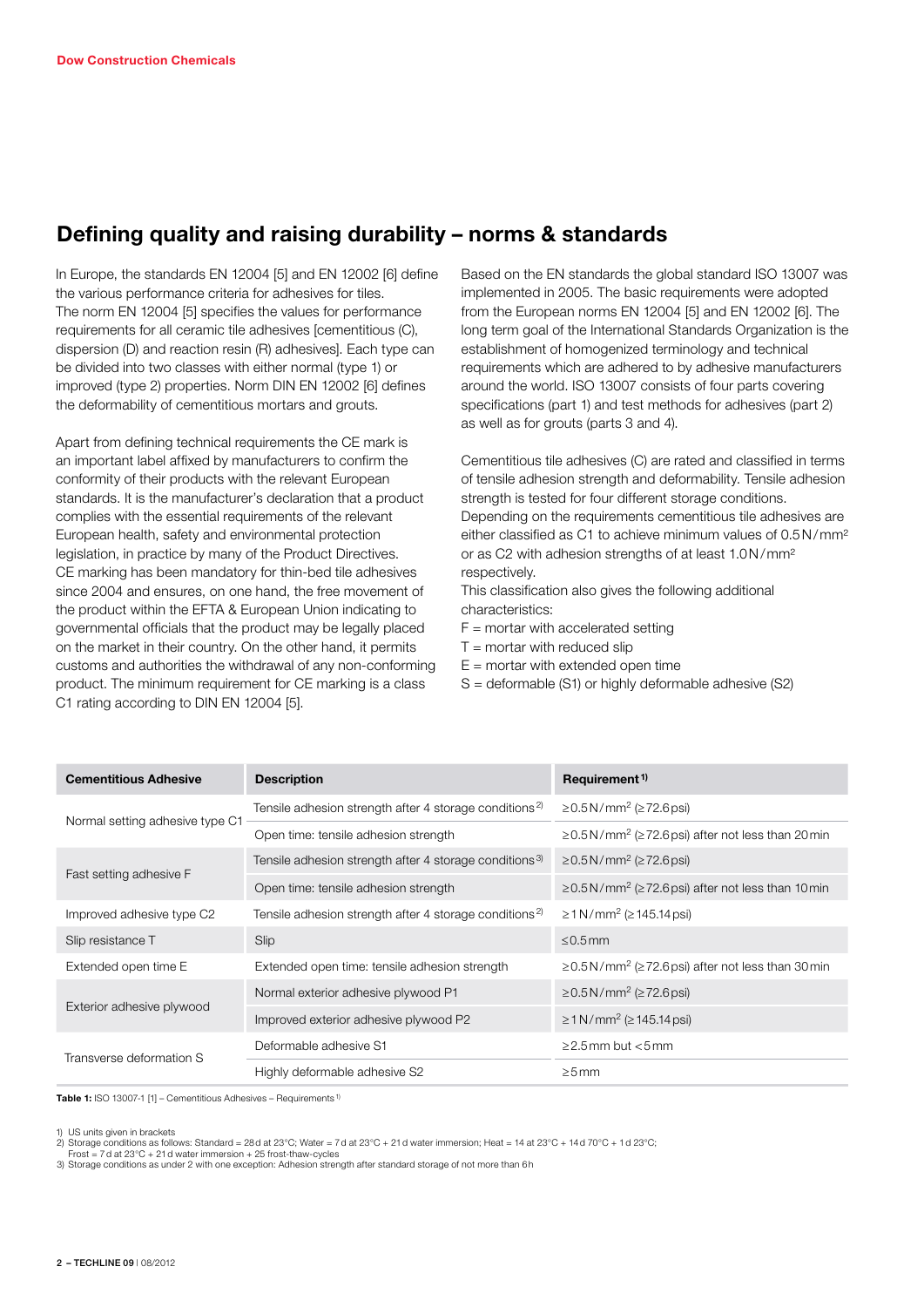The introduction of EN 12004 [5] and EN 12002 [6] as well asISO 13007 respectively, has led to quality categories for cement based tile adhesives of classes C1 and C2 for slip resistance, adhesion strength, open time and transverse deformation (classes S1 and S2). The technical requirements for cementitious tile adhesives specified according to ISO 13007-1 [1] are outlined in table 1.

The trend for increased fast-setting qualities due to earlier traffic load has been adopted by EN 12004 [5] and ISO 13007. According to both norms the requirement for the minimum adhesion strength for fast-setting tile adhesives has been changed from 0.5N/mm² after 24hours to 0.5N/mm² after 6hours.

Today the thin-bed technique has replaced the thick-bed mortar method in most industrialized countries. This technology is attractive due to savings made as less material is used and due to an essentially better adhesion of the tile on the wall. With this thin-bed technique using specially designed pre-packed dry-mix adhesive mortars, technical demands on modern building industry using different types of substrates and covering materials under varying climatic conditions can be satisfied.

Depending on the different demands there is now a broad range of ceramic-tile adhesives available, which can be used

with a broad range of substrates and tiles including standard and flexible, normal- and fast-setting, as well as special adhesives such as white mortars for fixing natural stones, waterproofing adhesives, flow-bed mortars for floor tiling, gypsum-based adhesives, lightweight adhesives with high yield, adhesives for fully vitrified stoneware and glass with virtually no water absorption. Finally there is an ongoing trend using larger tiles for walls and floors.

The overall characteristics of a thin-bed adhesive can only be achieved by pre-packed polymer-modified cementitious dry mix mortars containing cellulose ethers as a water retention aid and a rheological modifier as well as redispersible powders as a polymer binding agent. Some typical tile adhesive formulations are given in table 2.

The appropriate choice of tile adhesive is governed by various criteria. Apart from varying conditions on the jobsite (humidity, heat, frost-thaw, air circulation etc.) key parameters include the nature of the substrate and the type of covering material and its characteristics (e.g. pattern, smoothness of the surface, mechanical strength, water absorption, shape and color etc.). Most popular are ceramic tiles like earthenware, stoneware, fully vitrified stoneware and Terracotta. But bonded tiles e.g. glass tiles, natural and mosaic tiles are also frequently used.

|                                                                                       | <b>Type of Cementitious Tile Adhesive</b>               |                                               |                                        |                                                     |
|---------------------------------------------------------------------------------------|---------------------------------------------------------|-----------------------------------------------|----------------------------------------|-----------------------------------------------------|
| <b>Requirement/Component</b>                                                          | <b>Standard quality below</b><br><b>EN Requirements</b> | <b>Standard quality</b><br>meeting EN demands | Improved quality<br>meeting EN demands | <b>Improved deformability</b><br>meeting EN demands |
| <b>Grey Cement [%]</b><br>$(e.g. \text{CEM} \mid 32.5 \text{ R})$                     | $30 - 35$                                               |                                               |                                        |                                                     |
| Grey or White Cement [%]<br>(e.g. CEM   42.5 R, CEM   52.5 R)                         |                                                         | $30 - 35$                                     | $35 - 40$                              | $25 - 40$                                           |
| <b>Filler [%]</b> (e.g. Silica sand<br>and/or Calcium carbonate à<br>$0.05 - 0.5$ mm) | 69.8-64.7                                               | $69.25 - 40.15$                               | $62.15 - 44.2$                         | 69.65 - 24.2                                        |
| <b>Methyl Cellulose Ether [%]</b>                                                     | $0.2 - 0.3$                                             | $0.25 - 0.35$                                 | $0.35 - 0.8$                           | $0.35 - 0.8$                                        |
| <b>Redispersible Powder [%]</b>                                                       |                                                         | $0.5 - 2.5$                                   | $2.5 - 5.0$                            | $5.0 - 25$                                          |
| Special Additives [%] <sup>1)</sup>                                                   |                                                         | $0 - 2.0$                                     | $0 - 10.0$                             | $0 - 10.0$                                          |

**Table 2:** Examples of Typical Formulations for Cementitious Tile Adhesives

1) Special additives like starch ethers, inorganic or organic fibres, air-entraining agents, accelerators, retarders, superplasticizers, defoamers, Alumina cement etc.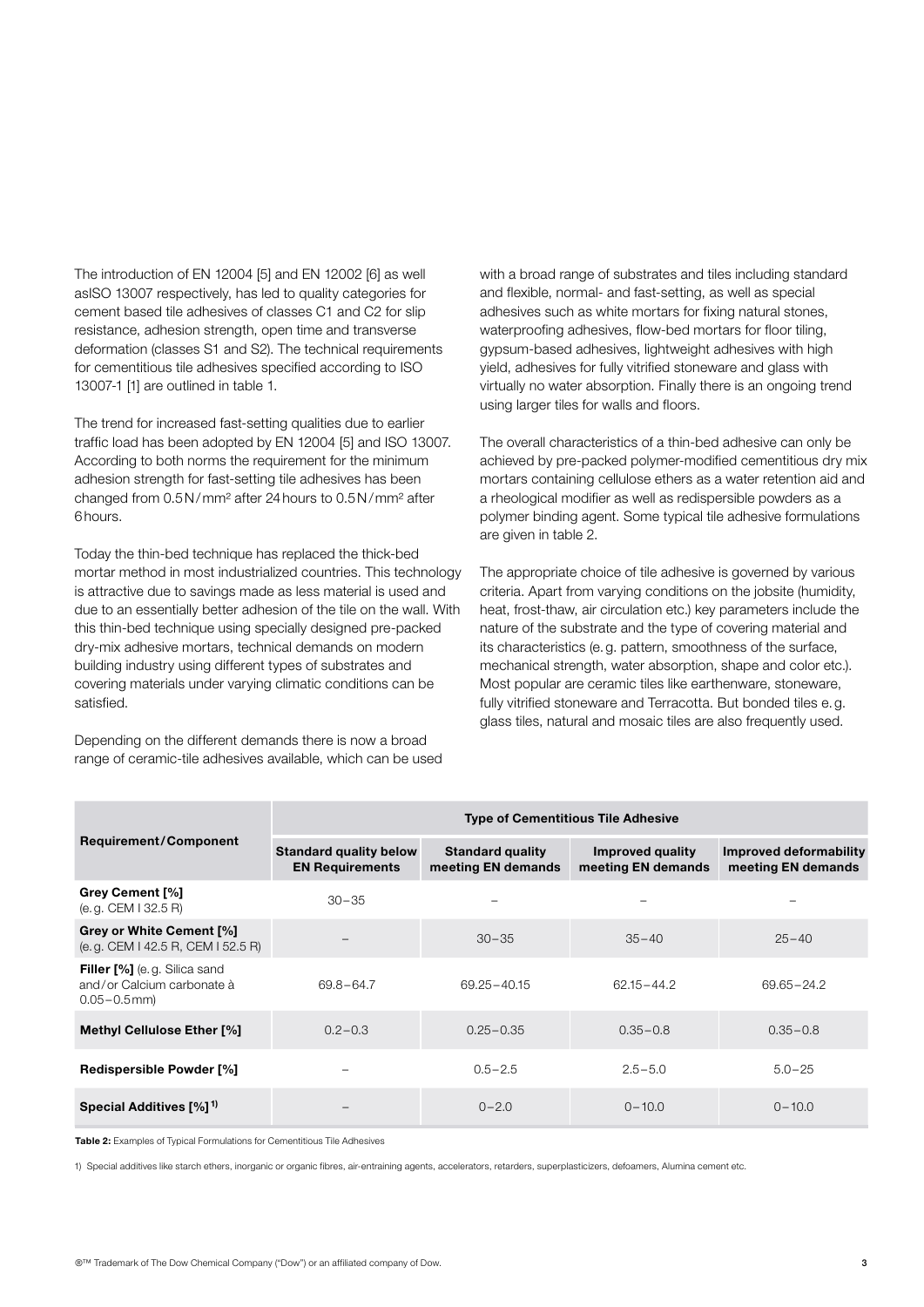According to current international norms (ISO 13006 [6]), ceramic tiles are classified into nine groups based on two features: the level of water absorption and the shaping method. This simple classification covers the extremely wide range of existing products in the market. The chosen features are also significant factors in defining the performance specifications for different products.

| <b>Test</b>         | Requirement<br>ceramic tile                                     | Water<br>absorption acc.<br><b>ISO 13006 [4]</b> | <b>Remark</b>                                                                         |
|---------------------|-----------------------------------------------------------------|--------------------------------------------------|---------------------------------------------------------------------------------------|
| Open<br>time        | dimensions of<br>$50 + (-1)$ mm<br>$x 50 + (-1)$ mm             | $12 - 18%$                                       | Group B III<br>porous body tile<br>complying with<br>ISO 13006                        |
| Slip                | dimensions of 100<br>$+/-1$ mm<br>and weight of 200<br>$+/-10q$ | ≤ $0.5\%$                                        | Group Bl <sub>a</sub> fully<br>vitrified unglazed<br>tile complying<br>with ISO 13006 |
| Tensile<br>strength | dimensions of<br>$50 + (-1)$ mm<br>$x 50 + (-1)$ mm             | ≤ $0.5%$                                         | Group Bla fully<br>vitrified unglazed<br>tile complying<br>with ISO 13006             |

**Table 3:** Technical Classification of Tiles according to ISO 13007-2 [3]

There is an ongoing trend in the market for large and fullyvitrified ceramic tiles. They enjoy great popularity due to their superior resistance to a variety of environmental stresses. Thanks to their small pore sizes, a low absorption level of less than 0.5% and a dense, smooth surface finish (e.g. glazed tiles), they are capable of withstanding the high levels of chemical (e.g. improved stain resistance), thermal (e.g. reduced risk of frost damage) and mechanical surface stress (e.g. high scratch and abrasion resistance). The requirements for tiles specified according to EN 12004 [5] (and especially ISO 13007) are already reflecting this trend.

However, due to the low water absorption and the very smooth surface finish of vitrified tiles, it is very difficult to fix these tiles to the substrate (mostly concrete or wood). Therefore, taking the trend for more critical substrates into account, the use of organic binders, e.g. dispersions or redispersible powders, DOW™ Latex Powders (DLP), in the formulation is a must to improve the mechanical properties.

Tiles with very low water absorption values and with a more glazed and smooth surface lead to lower adhesion strength, and raise the requirements for the modified mortar. Norm ISO 13007 reflects this trend with specifications for water absorption rates of fully vitrified unglazed tiles not exceeding 0.5%, to be used for the tensile strength tests.

To meet these demands special methyl cellulose ethers and redispersible powders are used as additives in tile adhesives to avoid any application failure on the one hand and to achieve sufficient tensile adhesion strengths also under critical conditions (e.g. heat, frost-thaw) as well as long open times on the other. Apart from these basic requirements further additional properties like easy workability, less stickiness on the trowel, reduced slip, long adjustability and sufficient deformability are some further features the applicator may be looking for.

Adhesive strength is the tensile strength of the total system consisting of tile, mortar and substrate. The cementitious tile adhesive between these two materials provides the adhesion strength, which is measured by a pull-off test according to EN 1348/ISO 13007-2 [3]. The force in Newton (N) at which the system fails is divided by the cross-sectional area (mm2) of the tile resulting in the adhesive strength (N/mm<sup>2</sup>). The system can fail at the interfaces between mortar and substrate, at the interface of the mortar and the tile (adhesion failure), or within the mortar layer itself (cohesion failure). Generally, the system fails along or near the mortar-tile interface.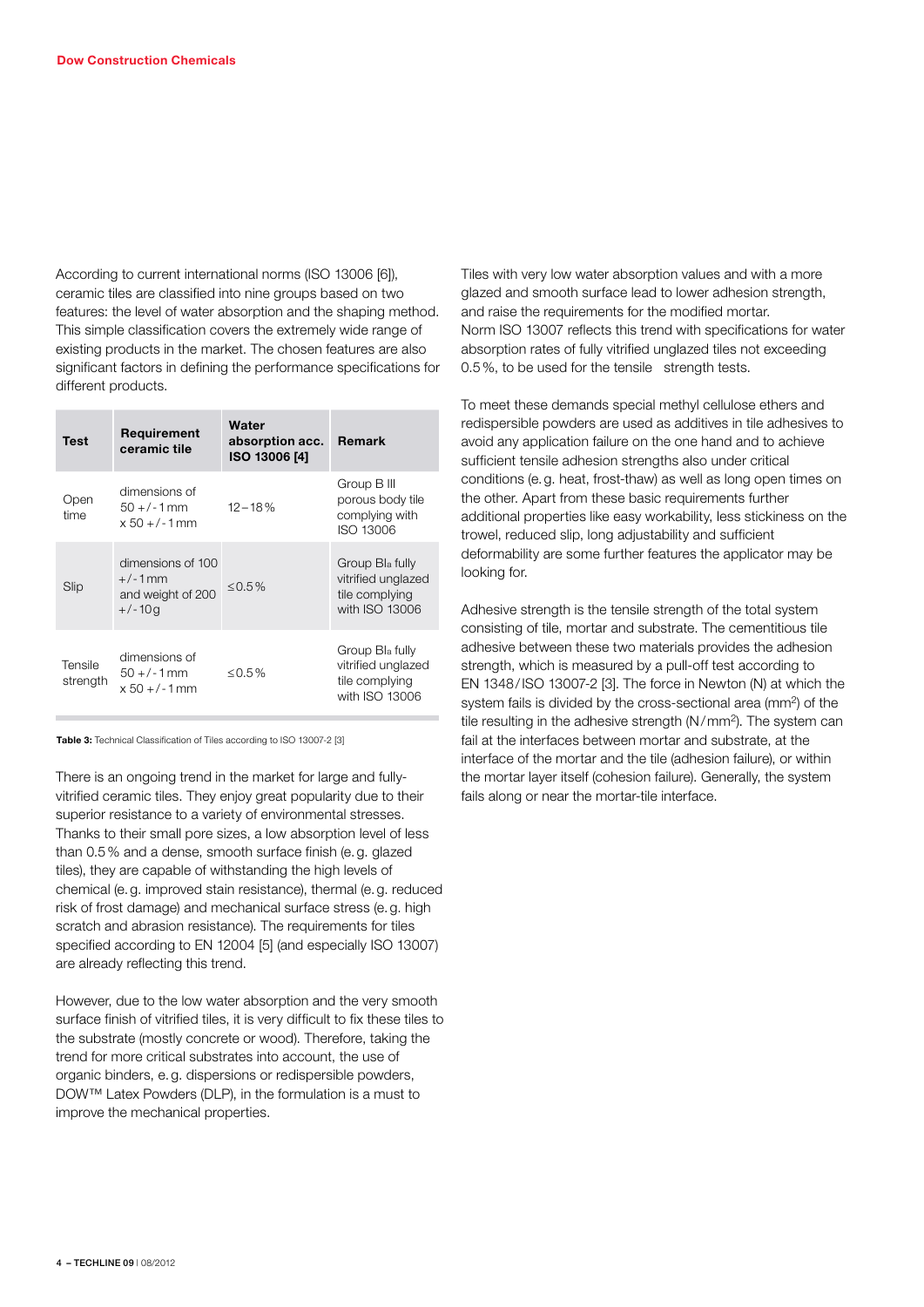Apart from high adhesion strength following different storage conditions, the open time is an important factor and is defined in the test standard EN 1346/ISO 13007-1 [1] as the maximum time interval after application at which tiles can be embedded in the applied adhesive and meet the specified tensile adhesion strength requirement. The maximum open time of a mortar refers to the latest time a tile can be laid in without a major loss in final adhesion strength. After 28days the pull off strength is determined with a minimum requirement of 0.5N/mm² after a minimum of 20minutes embedding time for standard adhesives; at least 0.5N/mm² after a minimum of 10minutes embedding time for fast-setting mortars and at least 0.5N/mm² after a minimum of 30minutes embedding time for high quality tile adhesives.

However, extended open times for mortars are highly desirable when installing tiles in drier climate zones, in exterior applications where windy conditions often prevail and when installing especially large-sized tiles that require more time for adjusting grout lines. In addition, the more porous the substrate and the more absorptive the tile is, the less time the installer has available to lay tiles. While in a typical mortar this may result in loss of bonding, a tile adhesive with extended open-time properties will give the installer the necessary time to achieve optimal adhesion. According to the EN- and ISO-standard the minimum requirement for the extended open time is raised from 0.5N/mm² after 20min for a standard open time to 30minutes for the adhesive with extended open time.

The transverse deformation has been implemented as EN 12002 [6] first and has been adopted by the international norm ISO 13007. The intention to set up requirements for the deformation of tile adhesives reflects the fact that tile adhesives are submitted to different stresses as a result of changing mechanical or climate conditions (floor heating system, outdoor exposure – heat, frost-thaw – etc.) which the adhesive has to endure. Taking this into consideration, the test determines the deformability of a mortar which is the capacity of the hardened adhesive to be deformed by stresses between the tile and the fixing surface without damaging the surface. The deformation is recorded as deflection at the centre when a layer of the hardened adhesive is subjected to a three-point loading. The tile adhesives are categorized, according to EN 12002 [6]/ISO 13007-1 [1], into two classes and are designated as either deformable adhesives of class S1 with a deformation of at least 2.5mm but below 5mm or as highly deformable adhesives of class S2 with a transverse deformation of at least 5mm.



#### **Figure 1:** EN 12002 [6]/ISO 13007-2 [3] – Test Method Transverse Deformation

#### Determination of deformation

The deformation of mortars is determined acc. to a three-point flexural strength test with defined specimens of 300mm x 45mm x 3mm dimensions.

#### **Requirements**

- S 1: deformation of deformable mortars:  $\geq$  2.5 mm and  $<$  5 mm
- S 2: deformation of highly deformable mortars: ≥5mm

Without considering the requirements according to EN 12004 [5]/ISO 13007, there are different options to conduct the test by either changing the cement ratio while keeping the addition rate of the redispersible powder unaltered (**Figure 2**) or vice versa (**Figure 3**).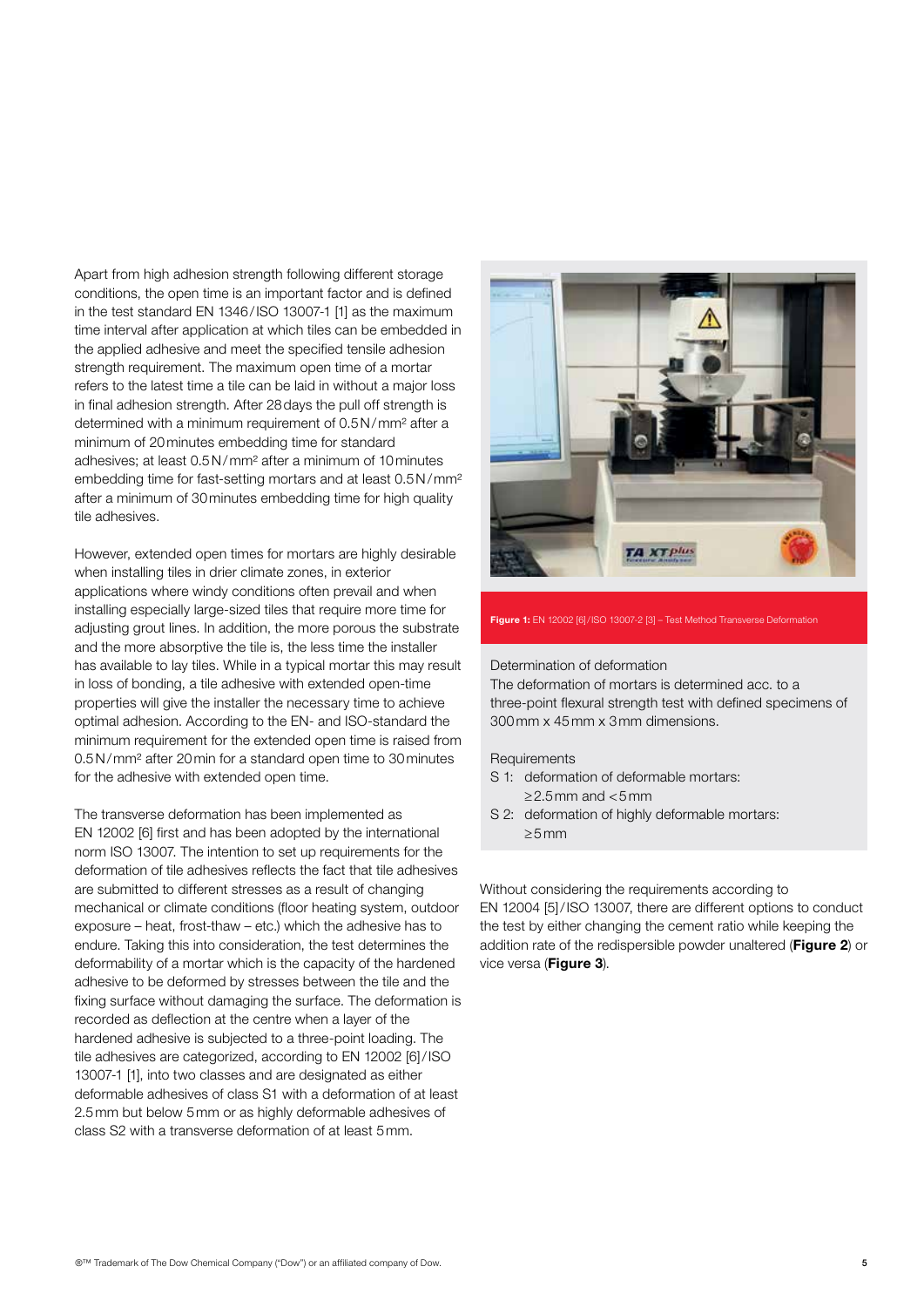

Carbonate as filler, 10% DOW™ Latex Powder 2001, 0.5% Calciumformate, 0.40% WALOCEL™ 10-0148; water demand according to consistency



In both cases the ratio of cement to the polymer binder is being altered to meet the requirements of the norm in terms of flexibility.

DOW™ Latex Powders (DLP) offer a number of benefits to the wet and dry-mortar properties of tile adhesives. When the dry-mix mortar is mixed with the required amount of water, the DLP polymer powder re-disperses completely in the aqueous phase. This is the precondition for a homogeneous film formation of the polymer during the subsequent setting of the mortar. In addition to the cement matrix the polymer matrix contributes to the bonding and compressive strength of the mortar.

DLP Redispersible Polymer Powders are required in those tile adhesive applications where – especially on different substrates – adhesion strength needs to be improved or special technical requirements (e.g. heat conditioning) have to be fulfilled. They also impart high flexibility or impact resistance and improved abrasion resistance once the mortar has hardened. Additionally, some tile adhesive formulations contain special performance DLP polymer powders which improve either the water repellency characteristics or the free flowing abilities of the mortar.

Tile grouts are used to fill the joints between tiles or natural stones either on walls or on floors. In combination with the tiles they must provide not only an optically attractive surface but must also perform physical functions.



Therefore, cementitious grouts must have good adhesion to the edges of the tiles, low shrinkage, sufficient flexibility to bear mechanical damage or thermal stress, high abrasion resistance and low water absorption. The specifications for grouts are outlined in the international standard ISO 13007-3 [2].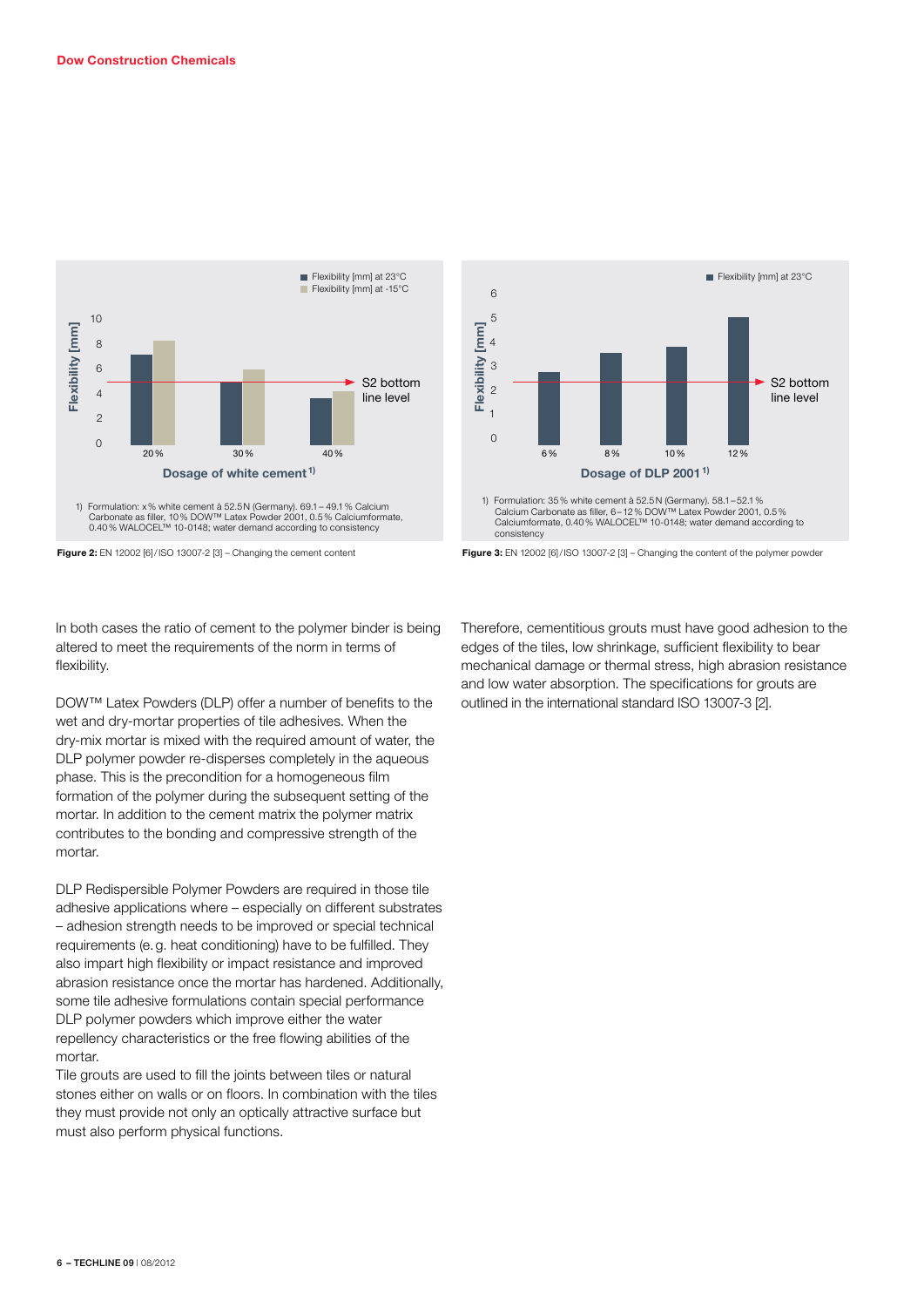| <b>Cementitious Grout</b>     | <b>Characteristic</b>                                                                                            | Requirement <sup>1)</sup>                   |
|-------------------------------|------------------------------------------------------------------------------------------------------------------|---------------------------------------------|
|                               | 1. Abrasion resistance                                                                                           | ≤2000mm <sup>3</sup> (<0.122 cu.)           |
|                               | 2. Flexural strength (standard conditions)                                                                       | $\geq$ 2.5 N/mm <sup>2</sup> ( $>$ 363 psi) |
|                               | 3. Flexural strength (freeze-thaw cycles)                                                                        | $\geq$ 2.5 N/mm <sup>2</sup> ( $>$ 363 psi) |
| Fundamental                   | 4. Water absorption after 30 min                                                                                 | $\leq$ 5g (<0.18 ounce)                     |
| characteristics CG 1          | 5. Water absorption after 240 min                                                                                | $\leq$ 10g ( $<$ 0.35 ounce)                |
|                               | 6. Shrinkage                                                                                                     | ≤3mm/m (< $0.3\%$ )                         |
|                               | 7. Compressive strength (standard conditions)                                                                    | ≥ 15 N/mm <sup>2</sup> (> 2177 psi)         |
|                               | 8. Compressive strength (freeze-thaw cycles)                                                                     | $\geq$ 15 N/mm <sup>2</sup> (> 2177 psi)    |
| Fast setting CG 1F            | Requirements listed for CG 1 with one exception:<br>Compressive strength after $\leq$ 24 h (standard conditions) | $\geq$ 15 N/mm <sup>2</sup> (> 2177 psi)    |
| Additional<br>characteristics | 1. High abrasion resistance (A)                                                                                  | ≤1000 mm <sup>3</sup> (<0.061 cu.)          |
|                               | 2. Reduced water absorption after 30 min (W)                                                                     | $\leq$ 2g ( $\leq$ 0.072 ounce)             |
|                               | 3. Reduced water absorption after 240 min (W)                                                                    | $\leq$ 5g ( $\leq$ 0.18 ounce)              |

Table 4: Cementitious Tile Grouts – Requirements<sup>1)</sup> according to ISO 13007-3 [2]

1) US units given in brackets

Cementitious tile grout formulations are generally based on white cement and calcium carbonate as filler. To ensure fast setting accelerators or alumina cement are being used. The addition rate of WALOCEL™ Cellulose Ether and DOW™ Latex Powder improves the workability and consistency as well as the water retention and final mechanical strength.

Dispersion bound adhesives are commonly known as organic adhesives or mastics and are mainly used for applying wall tiles. They have become increasingly popular, serving as a prime adhesive choice for a variety of tile and stone installations because they are easy-to-use as they don't require any mixing.

ISO 13007-1 [1]/EN 12004 [5] classifies dispersion bound adhesives as D1 (normal adhesive characteristics) or D2 (improved adhesive characteristics with resistance to water) according to their shear adhesion strength. Dispersion adhesives are most often used for interior wall installations involving larger-sized or impervious tiles respectively. Dispersion adhesives meeting D1 classification standards are appropriate for interior installation such as commercial and residential walls, but under dry conditions only. Adhesives classified as D2 can be used in interior installation with intermittent exposure to water, such as bathrooms, showers and kitchens.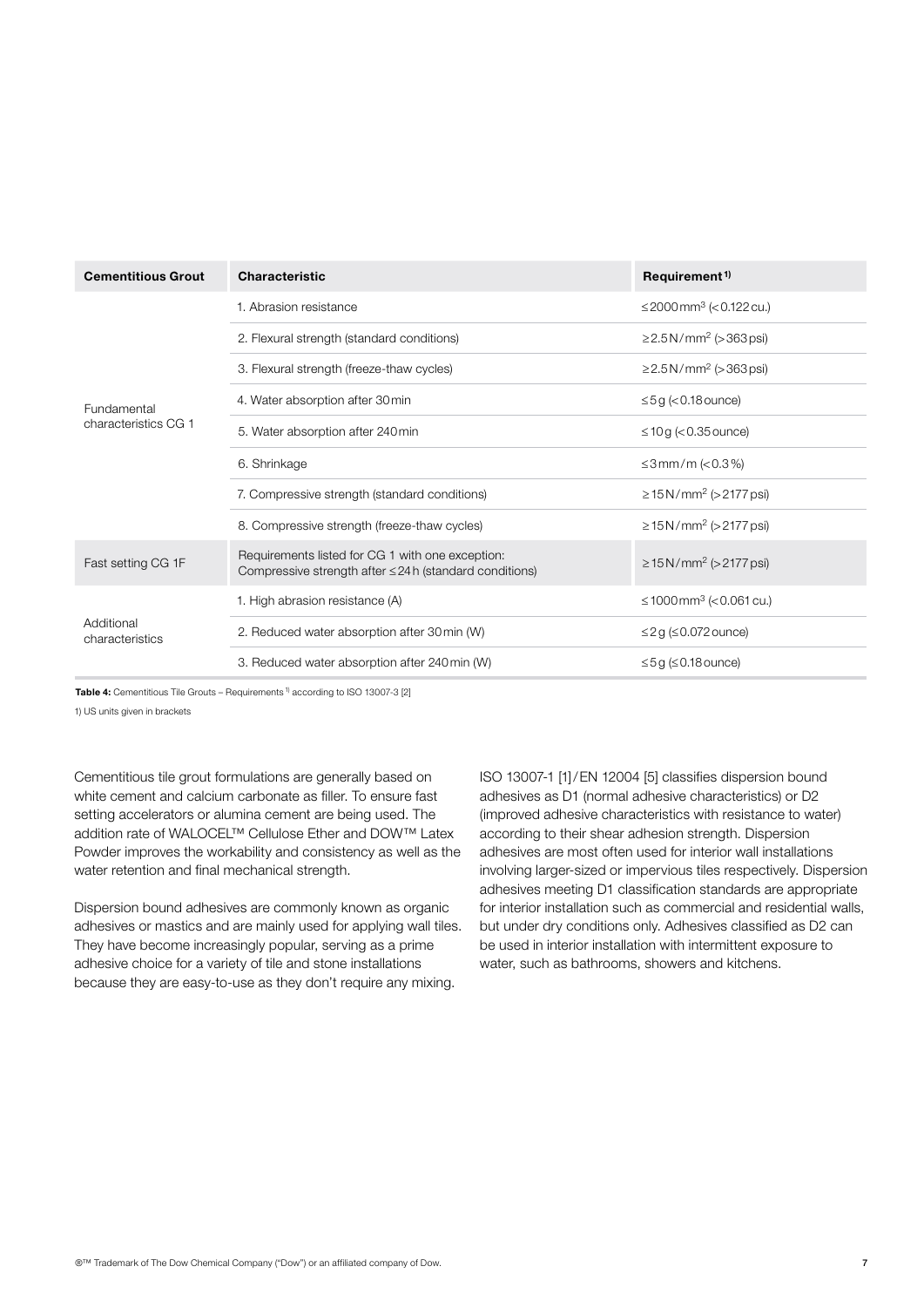| <b>Dispersion Adhesive</b>   | <b>Description</b>                                                                                                                                            | Requirement <sup>1)</sup>                                       |
|------------------------------|---------------------------------------------------------------------------------------------------------------------------------------------------------------|-----------------------------------------------------------------|
| Normal adhesive of type D1   | Shear adhesion strength                                                                                                                                       | $\geq$ 1 N/mm <sup>2</sup> ( $\geq$ 145.14 psi)                 |
|                              | Shear adhesion strength after heat aging<br>$(14 d at 23^{\circ}C + 14 d at 70^{\circ}C + 24 h at 23^{\circ}C)$                                               | $\geq$ 1 N/mm <sup>2</sup> ( $\geq$ 145.14 psi)                 |
|                              | Open time: tensile adhesion strength                                                                                                                          | ≥0.5N/mm <sup>2</sup> (≥72.6 psi)<br>after not less than 20 min |
| Improved adhesive of type D2 | Shear adhesion strength after water immersion<br>(21 d air cure and 7 d water immersion)                                                                      | ≥0.5N/mm <sup>2</sup> (≥72.6 psi)                               |
|                              | Shear adhesion strength at elevated temp.<br>$(14d \text{ at } 23^{\circ}\text{C} + 14d \text{ at } 70^{\circ}\text{C} + 24h \text{ at } 23^{\circ}\text{C})$ | $\geq$ 1 N/mm <sup>2</sup> ( $\geq$ 145.14 psi)                 |
| Slip resistance T            | Slip                                                                                                                                                          | $< 0.5$ mm                                                      |
| Extended open time E         | Extended open time: tensile adhesion strength                                                                                                                 | ≥0.5N/mm <sup>2</sup> (≥72.6 psi)<br>after not less than 30 min |
| Accelerated drying A         | Shear adhesion strength after water immersion<br>(7 d air cure and 7 d water immersion)                                                                       | ≥0.5N/mm <sup>2</sup> (≥72.6 psi)                               |
|                              | Shear adhesion strength at elevated temp.<br>$(14d at 23^{\circ}C + 14d at 70^{\circ}C + 1min at 23^{\circ}C)$                                                | $\geq$ 1 N/mm <sup>2</sup> ( $\geq$ 145.14 psi)                 |

Table 5: Requirements<sup>1)</sup> for Dispersion Bound Adhesives according to ISO 13007-1 [1]/EN 12004 [5]

1) US units given in brackets

Dispersion adhesives exhibiting a minimum shear strength of 1N/mm2 after dry and heat storage receive a D1 rating. The D2 rating additionally requires a minimum shear strength of 0.5N/mm2 after water storage. Requirements for slip resistance and extended open time are optional. Due to their formulation, dispersion based adhesives and reaction resin adhesives are classified according to their shear strength values.

The addition rate of WALOCEL™ Cellulose Ether is required to provide the necessary rheology, water retention and – if required – slip resistance and open time. Especially those types with delayed solubility characteristics are recommended to impart the appropriate incorporation. Increasing the pH to 9 dissolves the cellulose ether immediately and improves standing strength, open time, adjustability time, slip resistance and adhesion strength. However, compared to cementitious tile adhesives the water resistance of dispersion bound tile adhesives is limited.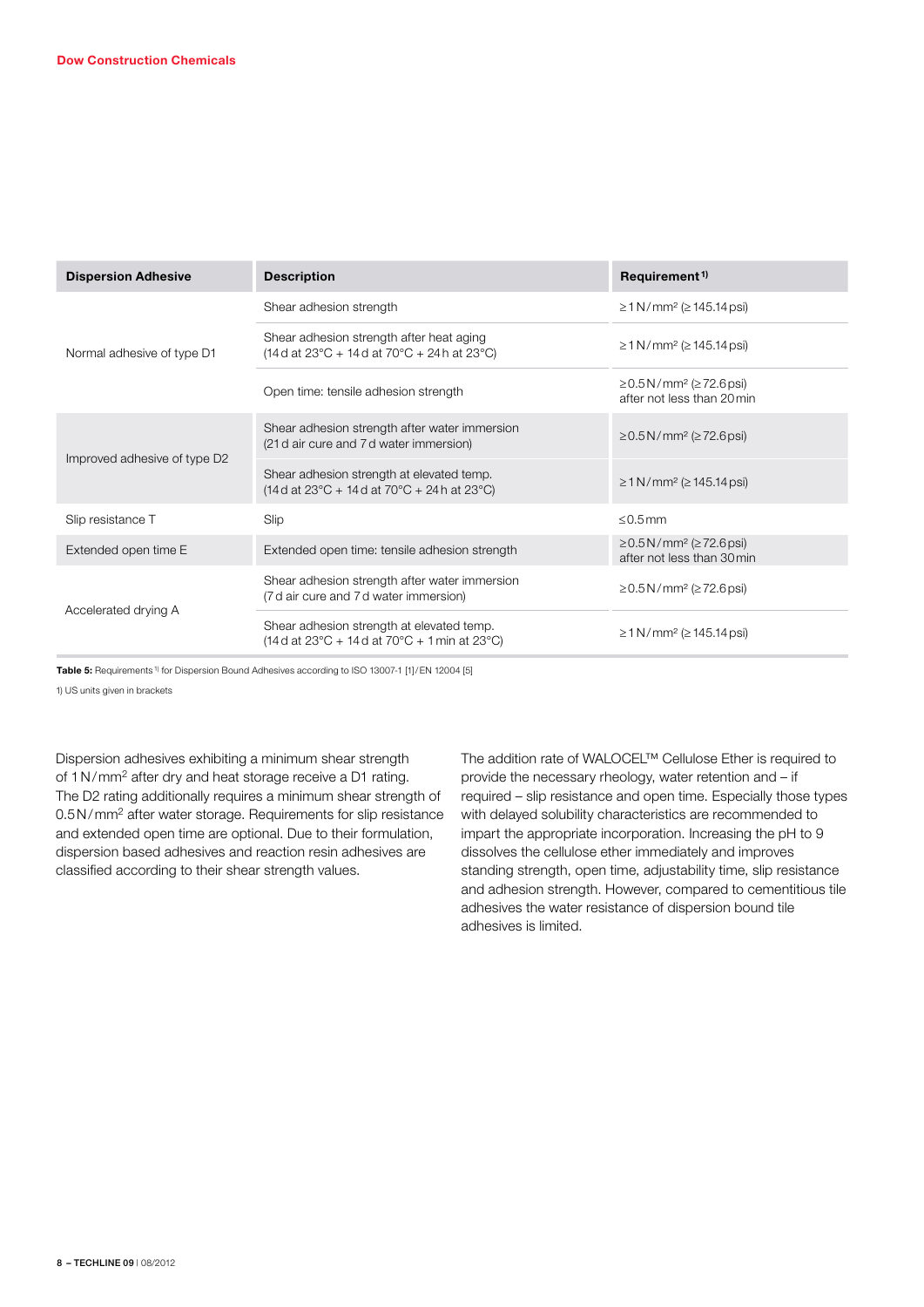# **Starting formulations for tile adhesives & grouts**

The following formulations are given as tentative starting points for individual development work. As Dow Construction Chemicals has no knowledge on the other components the formulator has full responsibility for any use of these formulations. All data are parts by weight, unless otherwise stated.

#### **Dispersion Bound Adhesive**

| <b>Raw material</b>                                                    | Dosage [p.b.w.] |
|------------------------------------------------------------------------|-----------------|
| Water                                                                  | 8.6             |
| <b>Dispersion</b>                                                      | 17.8            |
| WAI OCEL™ MW 40000 PEV                                                 | 0.3             |
| Filler (sand, limestone, calcium<br>carbonate) of various granulometry | 71.6            |
| Film forming agent                                                     | 1.4             |
| Preservative                                                           | 0.2             |
| Defoamer                                                               | 0.1             |

#### **Cement Based Tile Adhesive [Class C1E (EN 12004** [5]**)] with long adjustability time**

| <b>Raw material</b>                           | Dosage [p.b.w.] |
|-----------------------------------------------|-----------------|
| OPC CEM 142.5 B                               | 33              |
| Filler (silica sand $\dot{a}$ 0.09 – 0.25 mm) | 40.1            |
| Filler (silica sand $\dot{a}$ 0.125 – 0.5 mm) | 25              |
| DLP 2001 (redispersible powder)               | 1               |
| Accelerator                                   | 0.5             |
| WALOCEL™ MKX 20000 PP10                       | 0.4             |
| Water demand: 26%                             |                 |

## **Cement Based Tile Adhesive (economical)**

| <b>Raw Material</b>                   | Dosage [p.b.w.] |
|---------------------------------------|-----------------|
| OPC CEM   42.5 R                      | 33              |
| Filler (silica sand à 0.09 – 0.25 mm) | 40.35           |
| Filler (silica sand à 0.125 - 0.5 mm) | 25              |
| DLP 212 (redispersible powder)        | 1               |
| Accelerator                           | 0.5             |
| WALOCEL™ MKX 60000 PF01               | 0.15            |
| Water demand: 27%                     |                 |

## **Cement Based Tile Adhesive [Class C1TES1 (EN 12004** [5]**, EN 12002** [6]**)] with high yield**

| <b>Raw Material</b>                          | Dosage [p.b.w.] |
|----------------------------------------------|-----------------|
| OPC CEM 152.5 R                              | 50              |
| Filler (silica sand à 0.09-0.5 mm)           | 6               |
| Lightweight Filler $(0.25 - 0.5 \text{ mm})$ | 15              |
| Lightweight Filler $(0.1 - 0.3$ mm)          | 15              |
| DLP 2001 (Redispersible Powder)              | 5               |
| Latent hydraulic additive                    | 7.5             |
| Accelerator                                  | 1               |
| WALOCEL™ MKS 10000 PF 60                     | 0.5             |
| Water demand: 55%                            |                 |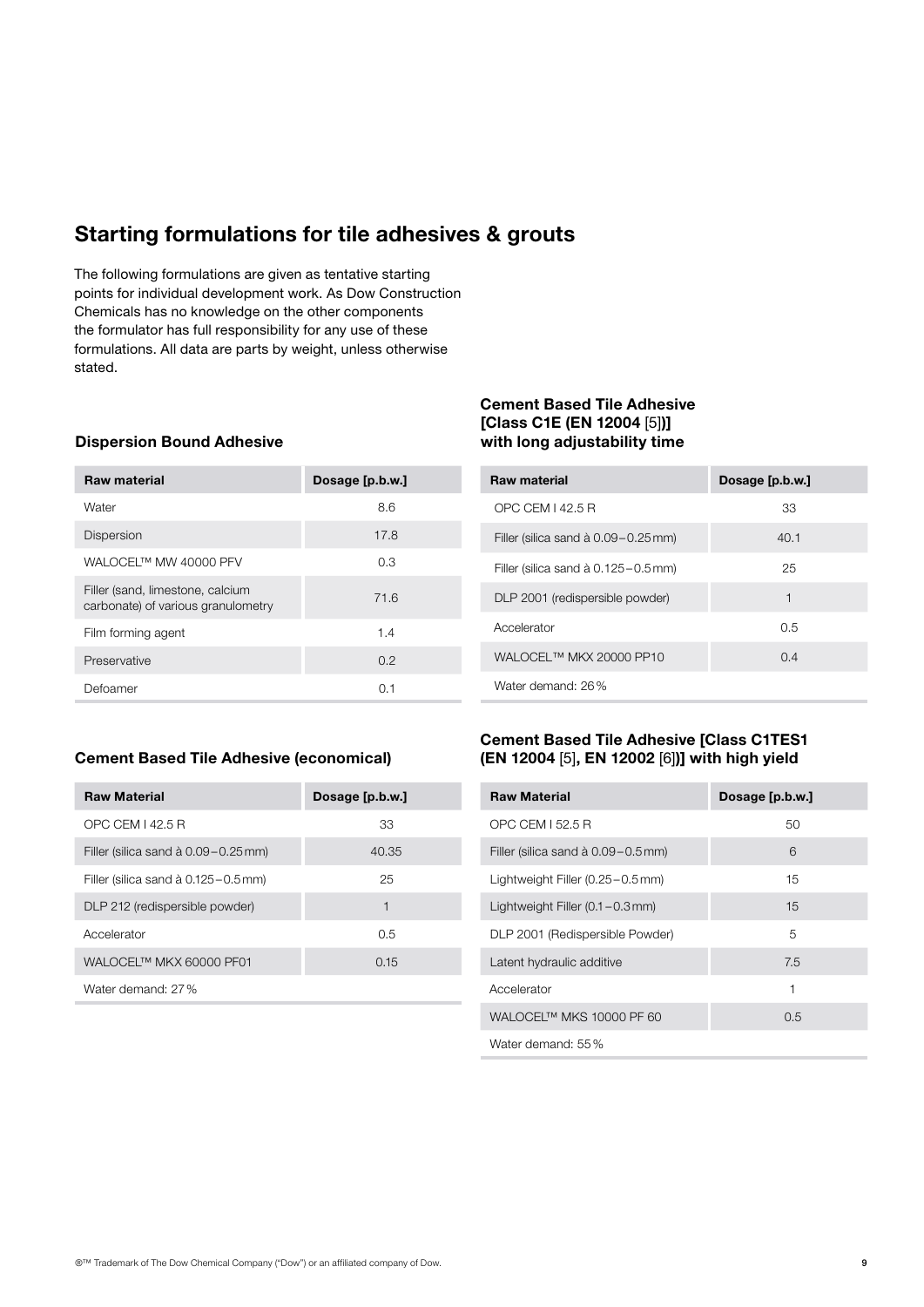## **Cement Based Tile Adhesive [Class C2TE (EN 12004** [5]**)]**

| <b>Raw Material</b>                           | Dosage [p.b.w.] |
|-----------------------------------------------|-----------------|
| OPC CEM L52.5 B                               | 35              |
| Filler (silica sand à 0.09 – 0.5 mm)          | 38.05           |
| Filler (silica sand $\dot{a}$ 0.125 – 0.5 mm) | 23              |
| DLP 2001 (redispersible powder)               | 3               |
| Accelerator                                   | 0.5             |
| WALOCEL™ VP-M-6604                            | 0.45            |
| Water demand: 28%                             |                 |

## **Cement Based Tile Grout with Fast Setting Properties**

| <b>Raw Material</b>             | Dosage [p.b.w.] |
|---------------------------------|-----------------|
| White cement CEM I 42.5 R       | 15              |
| Alumina cement                  | 20              |
| Filler (Calcium carbonate)      | 20              |
| Filler (silica sand)            | 43.33           |
| Hydrophobic additive            | 0.1             |
| DLP 2140 (redispersible powder) | 0.8             |
| Retarder(s)                     | 0.25            |
| Accelerator(s)                  | 0.45            |
| WALOCEL™ MKW 4000 PF01          | 0.07            |
| Water demand: 25%               |                 |

## **Cement Based Tile Adhesive with Leveling Properties for Floors**

| <b>Raw Material</b>                          | Dosage [p.b.w.] |
|----------------------------------------------|-----------------|
| OPC CEM L32.5 R                              | 40              |
| Filler (silica sand $\hat{a}$ 0.06 – 0.2 mm) | 40              |
| Filler (silica sand $\dot{a}$ 0.1 – 0.4 mm)  | 15.3            |
| Superplasticizer                             | 0.2             |
| DLP 2050 (redispersible powder)              | $\overline{4}$  |
| Stabilizer                                   | 0.1             |
| WAI OCEI™ MT 400 PFV                         | 0.40            |
| Water demand: 24%                            |                 |